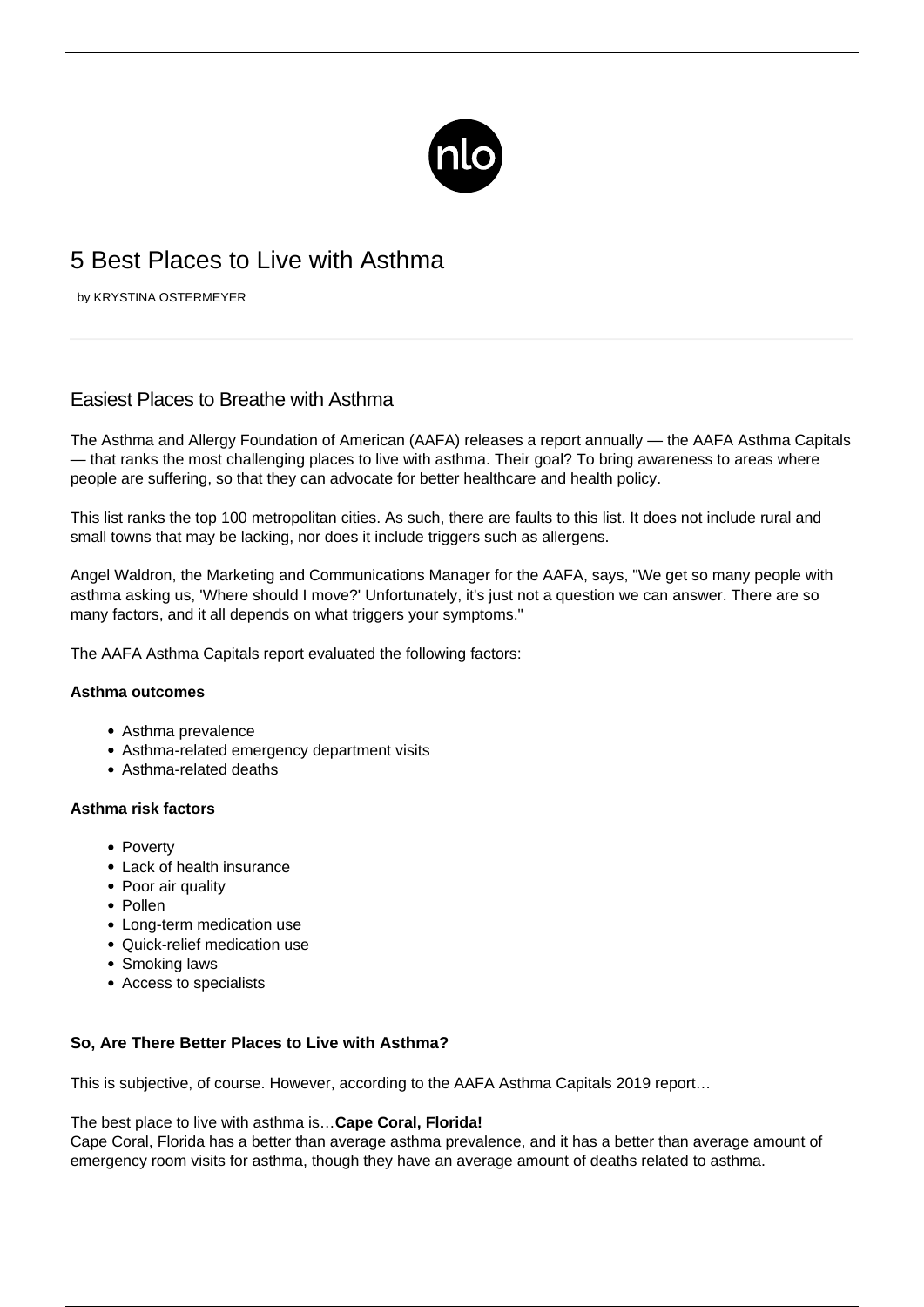#### Rounding out number two is…**McAllen, Texas!**

McAllen, Texas has a better than average amount of emergency room visits for asthma, and it has a better than average amount of deaths related to asthma. However, they have an average amount of people with asthma.

#### Coming in at number three is…**Houston, Texas!**

Houston, Texas has a better than average amount of emergency room visits for asthma, and it has a better than average amount of deaths related to asthma. They also boast a better than average amount of people with asthma.

### Trailing at number four is…**Sarasota, Florida!**

Sarasota, Florida has a better than average asthma prevalence, and it has a better than average amount of amount of deaths related to asthma. However, they have an average amount of emergency department visits related to asthma.

#### And bringing in the top five is…**Daytona Beach, Florida!**

Daytona Beach, Florida has a better than average amount of emergency room visits for asthma, and it has a better than average amount of deaths related to asthma. They also boast a better than average amount of people with asthma.

If these are the top five places to live with asthma in the nation, why do some of these glorious locations still have "average" rankings?

As Angel Waldron of the AAFA mentioned, we all have triggers that make our asthma unique; even if you live in Cape Coral, Florida, you could have an asthma attack each week if you are prone to a specific trigger.

# **Common Triggers**

**Air pollution** is a common trigger, which is why many of these cities are reported on the Asthma Capitals list. However, air pollution doesn't just include smog and particle pollution that we associate with big cities; air pollution also includes smoke from wildfires and vehicle exhaust.

The cities that had the least air pollution, as ranked by the American Lung association (ALA), include **Cheyenne, Wyoming, Farmington, New Mexico, and Casper, Wyoming**. So, they too could be strong contenders for the easiest places to breathe with asthma.

The cities that had the worst air pollution were all in California — **Los Angeles-Long Beach, Bakersfield, and Fresno-Madera**.

**[Allergens](/allergic-asthma/)** [are another common trigger](/allergic-asthma/) and are highly individualized. Common allergens are pollens and grasses, which wreak havoc at various times of the year. However, allergies can be attributed to many different things including medications, foods, cleaning products — the list is endless.

The cities that ranked the highest for both spring and fall allergens, according to the AAFA, include **Jackson, Mississippi and Memphis, Tennessee**. **McAllen, Texas** ranked third for fall allergies, while **Syracuse, New York** ranked third for spring allergies.

Weather can also worsen asthma symptoms quickly! For example, hot and humid weather can cause mold to grow; those with a mold allergy can become susceptible to allergy attacks because of the mold formation, as well as increased chance of rain, which blows pollen.

In cold, dry air, it can be difficult to breathe; cold air also causes the airways to tighten. This is why climate and asthma is another important consideration.

# **Best Places to Live with Asthma: The Bottom Line…**